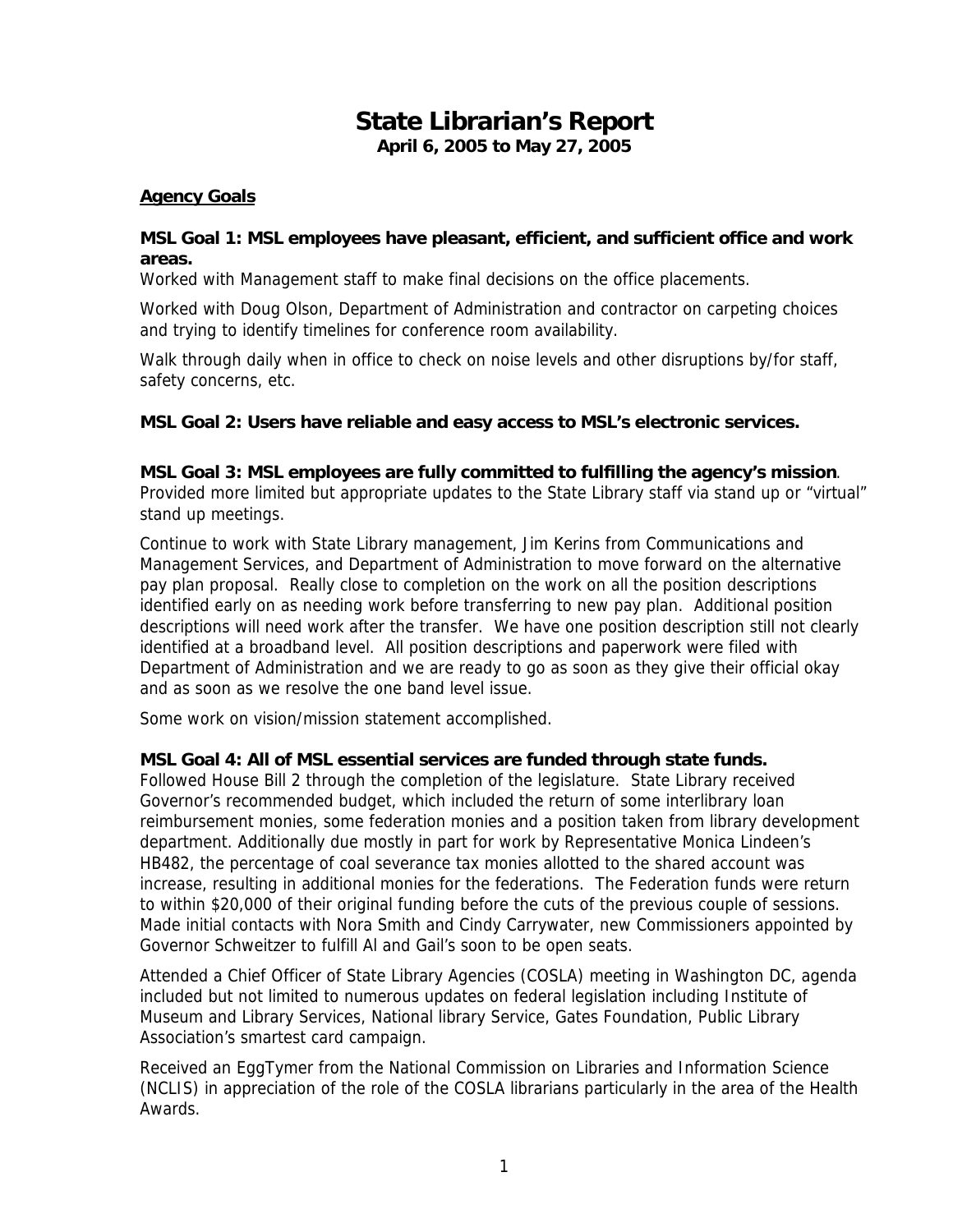Lois Fitzpatrick, Montana Library Association Government Affairs Committee Chair and I met with Amy Astin from Representative Rehberg's office, Simon Chabel from Senator Baucus's office and Melanie Gaint from Senator Burns' office to discuss federal legislation regarding topics such as appropriations, copyright, access to government information, privacy (patriot act) and telecommunications e-rate.

# **MSL Goal 5: MSL provides clearinghouse for all geo-spatial data.**

# **Montana Talking Books Library (MTBL)**

**TBL Goal 4: Increase productivity and satisfaction of staff members and volunteers.** Met with Christie and MTBL staff as appropriate to follow up on issues, answer questions, and/or provide guidance.

Welcomed and thanked the Montana Telephone Pioneers for their many hours/years of service to Montana's Talking Book library and patrons at a reception held in their honor at Jorgenson's.

# **Library Development Department**

# **LDD Goal 1: To improve library services to citizens by establishing an adequate and stable taxing district.**

Met weekly with Director of Library Development to follow up on issues, answer questions, and/or provide guidance, as well as continue to try to transition tasks from my former position.

Consulted on state aid, local library board bylaws, public library director evaluations and selection procedures, federation plan of service development, and other public library funding issues with local trustees and public library directors.

# **LDD Goal 2: To ensure that all Montana citizens have access to quality library services.**

Reviewed two collection management policies for approval.

Met with Communications and Marketing Coordinator regarding statewide senior marketing program.

Welcomed and participated with Governor Schweitzer in book readings with the state daycare kids in celebration of National Library Week.

Participated in the groundbreaking ceremony for the Bozeman Public Library.

# **LDD Goal 3: Montana citizens will understand, value, and use the services of Montana's libraries.**

Prepared materials and made presentations at South Central Federation meeting in Harlowton, prepared materials for Golden Plains Federation meeting that was scheduled for during Montana Library Conference but did not happen at that time. Materials were distributed.

Visited with Commissioner Randall, libraries and librarians in Townsend, White Sulphur Springs, Harlowton, Roundup, Billings, Columbus, Joliet, Red Lodge, Hardin, Laurel, Big Timber, Lewistown, Moore, Denton, Stanford, Belt and Great Falls.